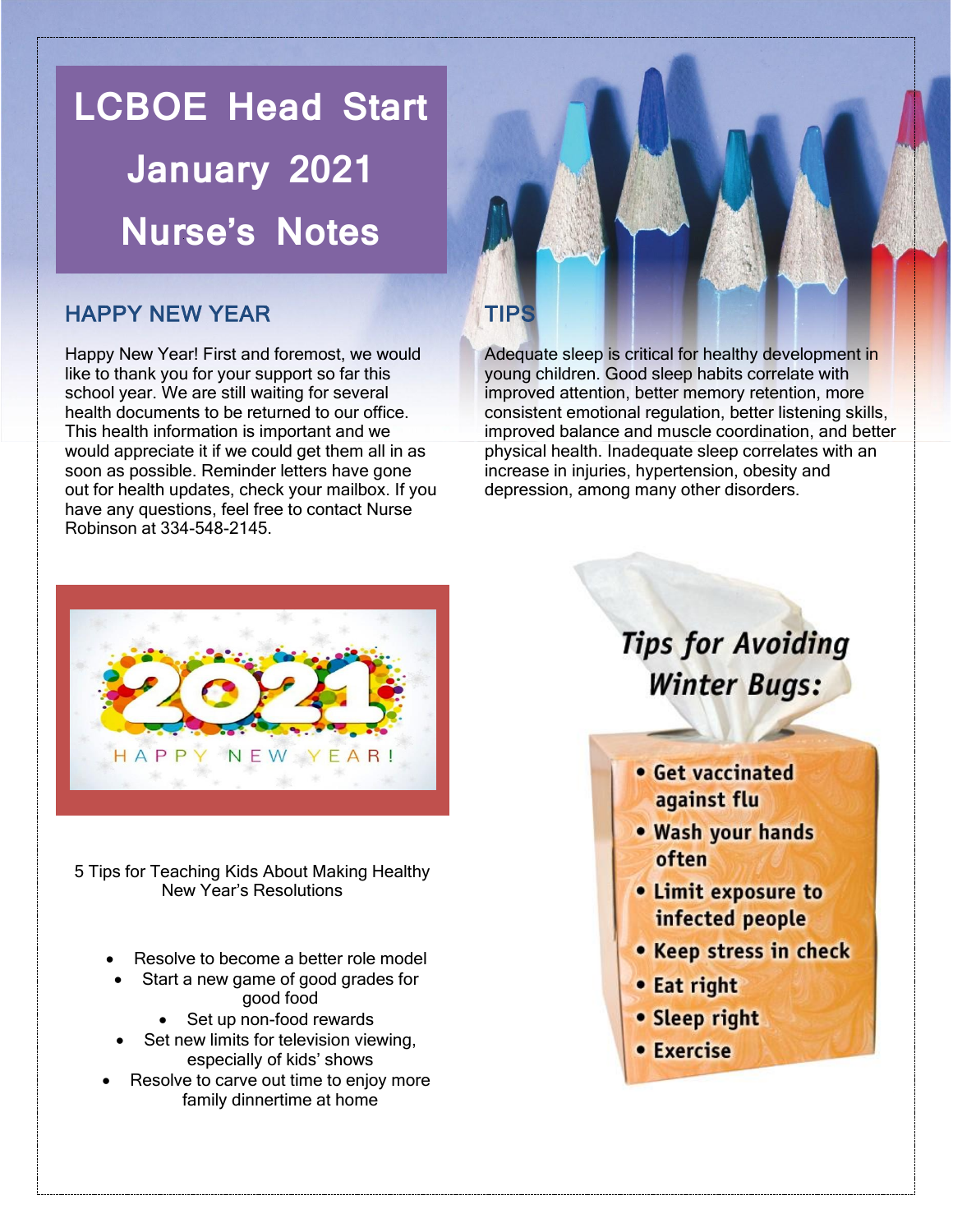# **Nurse's Notes**

January is Cervical Cancer Awareness Month, a great time to educate yourself about how you can take steps to protect yourself against cervical cancer and human papillomavirus (HPV), an extremely common sexually transmitted infection that causes nearly all cases of cervical cancer. The good news is that, thanks to HPV vaccines and cervical cancer screenings, cervical cancer can often be prevented. HPV vaccines provide strong protection against HPV infection, and routine cervical screenings have significantly cut the number of cervical cancer cases and deaths.

### **Gynecologic Cancers: Signs and Symptoms**

Pay attention to your body. Know what is normal for you.

| <b>OVARIAN</b><br>CANCER                       | <b>UTERINE</b><br>CANCER          | <b>VULVAR</b><br>CANCER                      | VAGINAL<br>CANCER          | <b>CERVICAL</b><br>CANCER                                   |
|------------------------------------------------|-----------------------------------|----------------------------------------------|----------------------------|-------------------------------------------------------------|
| Loss of appetite<br>or feeling full<br>quickly | Postmenopausal<br>bleeding        | Constant<br>itching and/or<br>burning of the | Postmenopausal<br>bleeding | Vaginal bloeding<br>not related to your<br>menstrual period |
|                                                | Irregular bleeding                | vulvä                                        | Pain or bleeding           |                                                             |
| Gas, indigestion,                              | between                           |                                              | during                     | Postmenopausal                                              |
| bloating, and<br>nausea                        | menstrual cycles                  | Change in skin<br>color of the               | intercourse                | bleeding                                                    |
|                                                | Heavier and/or                    | vulva or skin                                | Pelvic pain                | Pain or bleeding                                            |
| Frecuent<br>unnation                           | longer menstrual<br>bleeding than | irritation, such<br>as rash, sores,          | and constipation           | during intercourse                                          |
|                                                | normal                            | or warts                                     | Vaginal mass               | Significant watery                                          |
| Pelvic pain                                    |                                   |                                              |                            | or foul-smelling                                            |
| or pressure                                    | Pelvic pain                       |                                              |                            | discharge                                                   |

### **LIGE MEDICINE**